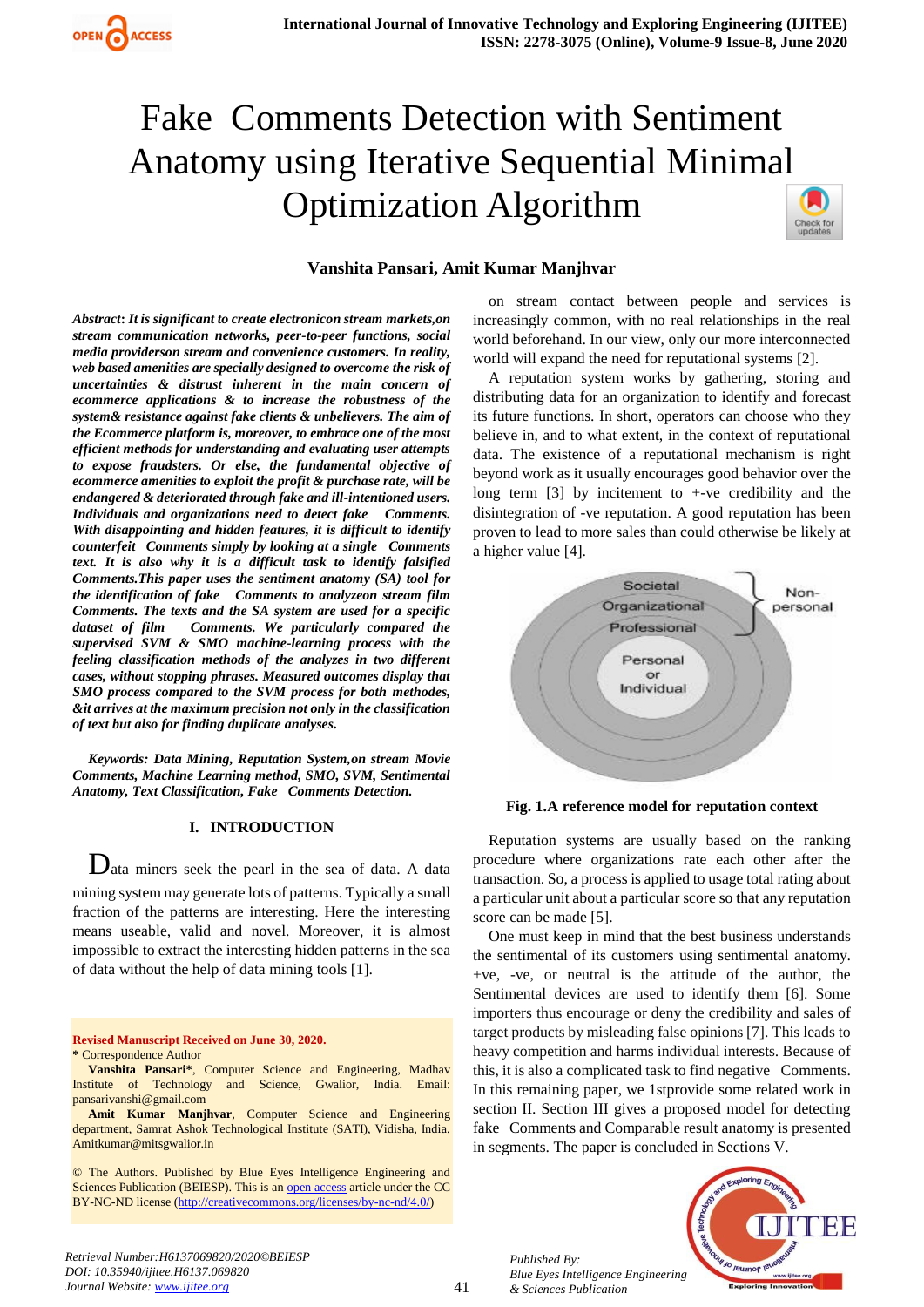# **II. RELATED WORK**

CennetMerveYılmaz & Ahmet Onur Durahim [2018] providing a framework for spam estimation detection which includes information gathered by a fundamental Commentser of the product network structure from the written content of an anatomy obtained.

In the proposed system, the feature vectors are first learned by using state-of-the-art algorithms built for learning documents and node embeddings for each anatomy, evaluator, and product and then fed into a classifier to classify spam. Three separate databases ofon stream feedback show the reliability of their application with existing spam detection techniques. The findings of the experiments suggest that integrating information learned from the product Comments network with textual anatomy data greatly improves spam estimation identification [8].

Nandakishor Prabhu R and Asha Ashok [2018] The research was performed to detect false feedback using the Gold Std data set of different techniques. The author and team also studied the impact on a classification algorithm, i.e. vector help, in an earlier inquiry by Myle Ott.

The author investigated the impact of the use of the n-gram feature elimination technique to effectively identify bogus news. In their inspection, they researched the classification of hotel Comments by and without the extraction of their features. The correct selection of feature extraction resulted in an improved outcome when conducting the assignment task. For this anatomy, the term frequency factor was used for the extraction of the element. When training and testing on three different classifying tools, the tests have proven the best results in the task of the text classification by the Multinomial Naive Bayesian classifier [9].

Ning Luo et al. [2017] propose a feature-based feed for the identification of false feedback in neural network models. It calculates all the text-likeness and emotional polarity of this pattern, and not only quantifies and formalizes a document metadata function. The main information from the assessment can be collected in our model by incorporating the three aspects which improve the reliability of our model. Such characteristics are then applied to a neural feed system to generate the anatomy assignment result. The model proposed is effective in detecting 83% of fake assessments by real data experimental assessment [10].

Bo Guo et al. [2017] The e-commerce industry was helped by the Comments system, but spammers often misused it, which found that the production of fake Comments was useful for misleading consumers. This paper presents a new model of the user relation based on a two partial graph-based directly on the empirical data and offers two new algorithms, the Kurtosis method for abnormal dimensions (FADK) and the Shapiro Wilk test for the discovery of abnormal measurements (FADSW) for smaller groups of spammers, respectively, in a large user interaction table.

FADK focuses on every private vector and neighborhood that is critically dependent on the role of kurtosis. This synthesis is a modern interdisciplinary method to research.

We tested our two algorithms using 2 separate datasets in the real world to get a partial performance assessment: 1) US Dataset Amazon; and 2) China Dataset JD.com. The JD and Amazon datasets are superior to the FADSW, although both algorithms show fairly high efficiency [11].

Shashank Kumar Chauhan et al. [2017] Incorporate the spam feedback identification sentiment anatomy of feedback techniques. First of all, they have created their vocabulary with terms of feeling along with its polarity in weight. Then the shallow dependency parser is taken through to measure the feeling score from the research of the text of the natural language. An intuitive insight allows for a variety of discriminatory laws. The discriminatory rules are combined with the spam and fake Comments time series system. Then, the anatomy of the case and data show the efficiency of the proposed procedure [12].

Lu Zhang et al. [2017] Product ratings and feedback greatly influence the buying decision of consumers on e-commerce platforms. Spammers make false anatomy to promote their products / degrade their competitor goods, driven by income. The spammer communities exploit collective ratings and can be more negative, differently to individual spammers. They propose a half-controlled SMS method to train a Naive Baye classification to be an initial classification on a small set of labeled data and incorporate unlabeled data with an algorithm to maximize expectation (EM) to iteratively enhance the initial classification [13].

ElshrifElmurngi & AbdelouahedGherbi [2017]on stream film anatomy using Sentiment Anatomy (SA) methodes to bogus estimations. A complete dataset of film Comments is implemented with text classification and SA methods. We are correlating exactly with 4-supervised machine-learning algorithms: Vector Machine Sustainable, Naïve Bayes, NB, and K-Nearest Neighbors, DT-J48 for feeling characterization in two separate and no-stop situations. We are also correlating this with 4-supervised computer algorithms. Measured results show that the SVM algorithm exceeds other methodes and not only achieves the highest correctness for the document classification, however also to detect counterfeit Comments [14].

Gunjan Ansari et al. [2016] A system of performance ranking is proposed. This method assigns a scoring based on various criteria for each anatomy. High-score Comments are perceived to be more positive or credible and are therefore rated higher than those with lower scores. The lower level Comments are negative and are therefore worthless to users. The method proposed is an efficient method that avoids heavy learning calculations. The estimation of the real-life data set shows 83.3 percent accuracy, thus demonstrating the efficiency of the model being proposed [15].

# **III. PROPOSED METHODOLOGY**

# **A. Problem Definition**

*Published By:*

*& Sciences Publication* 

The SVM is not feasible to solve quadratic programming (QP) problems. Throughout the training procedure of support vector machine (SVM), the QP issues are pertinent to this. The usage of the SMO process to resolve a constraint optimization issue.



*Retrieval Number:H6137069820/2020©BEIESP DOI: 10.35940/ijitee.H6137.069820 Journal Website: www.ijitee.org*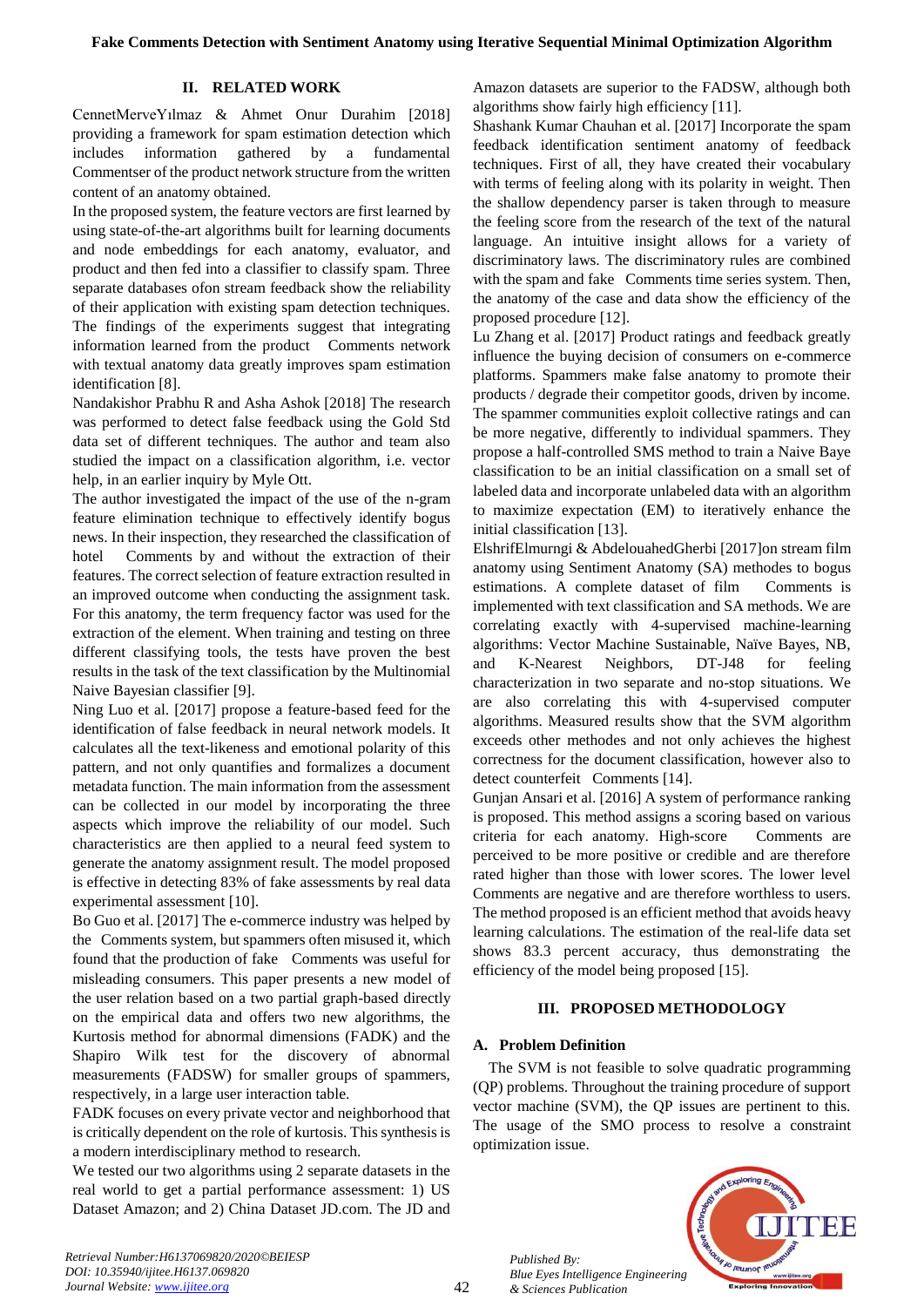

## **B. Proposed Work**

We research the datasets of film Comments utilizing the Weka tool for the text classification, to achieve our goal line. We have used the actual film anatomy data set to check our classification anatomy techniques. Find all movie Comments in this first one. Then pre-processing of the results. The preprocessing stage comprises preliminary operations that lead to the transformation of the data before the actual sentimental Comments. Use a functional method of selecting for the classification of sentiment anatomy with stop words and no stop words after pre-processing. In the next step, we used SMO as an algorithm for the classification of sensations. The next step after our training is to estimate the model's performance on the data set. We describe the sequence of Comments as false (fraudulent positive or fraudulent negative) and the collection of estimations as real (real positive and real negative). We also describe them as fake. This decides the bad and good Comments.

## **IV. PROPOSED ALGORITHM**

We shall follow those steps of the proposed technique, as shown in Diagram 2 and will use the following methods in the sense of sentiment anatomy:

- Step 1: Collect the Comments of Movie
- Step 2: Data pre-processing
- To prepare learning data, the filter String to Word vector is used to transform it.
- Before the classifier is trained we pick the attributes.

Step 3: Using a task selection method for Sentiment Anatomy classification with stop words and stop word methods without stop word selection.

Step 4: In this step, we used SMO as a sentiment classification algorithm.

Step 5: The next step following training is to predict the model's performance on the test dataset.

Step 6: There has been a confusion matrix categorizing the anatomy as  $+$  ve/ -ve.

Step 7: Counterfeit & actual Comments are resolute.



**Fig. 2.Proposed Model'**

# **V. EXPERIMENTAL ANATOMY**

The simulation of the proposed work is used to test a data set from film Comments using the WEKA method. This dataset has 2000 Comments, & 1000 +Ve & 1000 -Ve in common. In this part, we represent inspectional outcomes from the implemented method to categorizing our dataset sentimentality which is as without stop words & with stop words method.

#### **A. Without Stopwords**



**Fig. 3.Select Dataset**

First, we have selected the standard dataset for analyzing sentiments depict in fig 3. For this collect all movie Comments.



**Fig. 4.Apply Stringtowordvector**

In fig. 4 display the result after applying the StringToWordVector filter. This enables the various steps in the term extraction to be optimized.



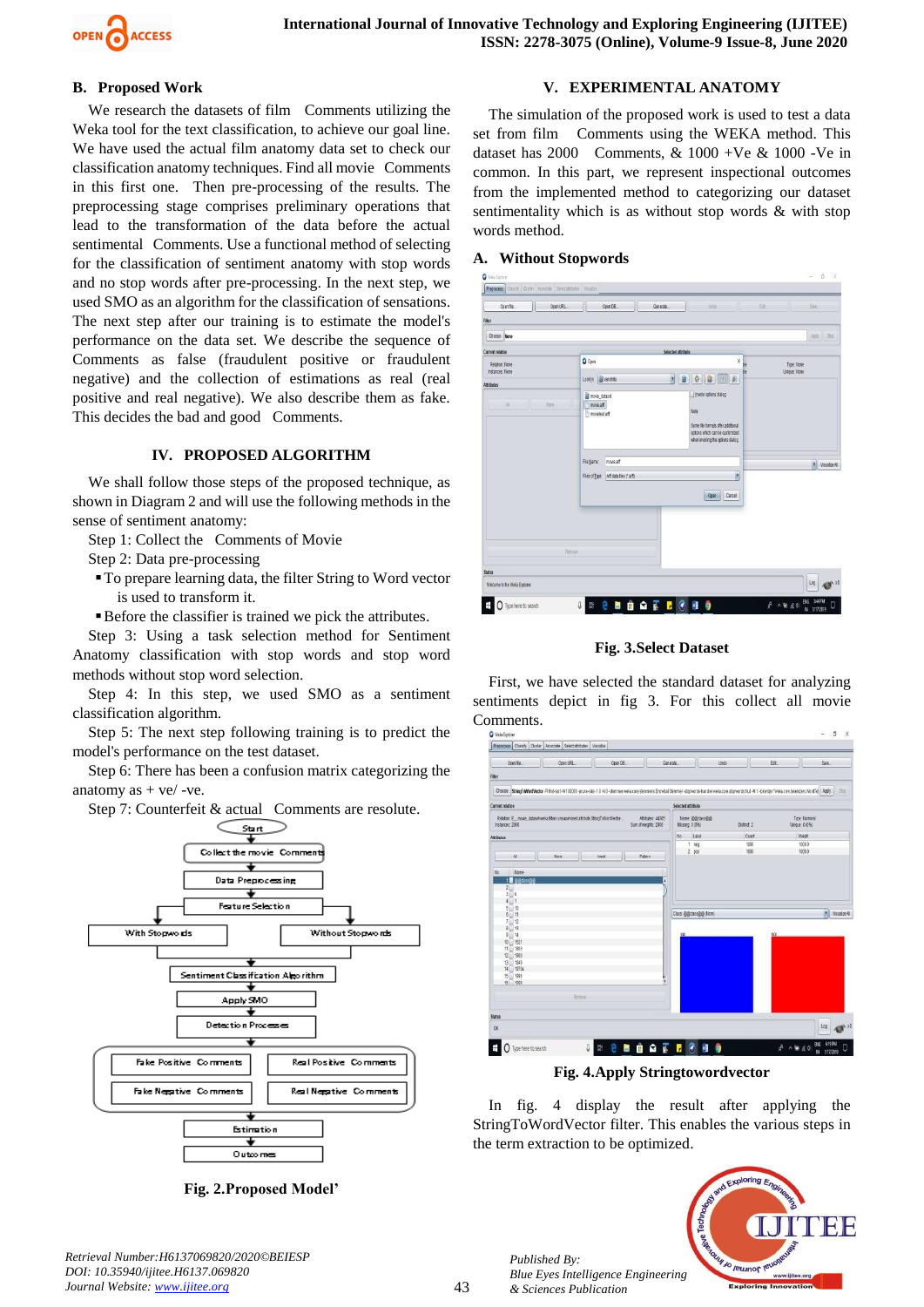## **Fake Comments Detection with Sentiment Anatomy using Iterative Sequential Minimal Optimization Algorithm**

|                  |                                                                                                                                                                                                             |      | Preprocess Classify Cluster Associate Select attributes Visualize                |       |         |                                                                                                                    |                              |                                                                                         |                       |                     |                                 |       |              |
|------------------|-------------------------------------------------------------------------------------------------------------------------------------------------------------------------------------------------------------|------|----------------------------------------------------------------------------------|-------|---------|--------------------------------------------------------------------------------------------------------------------|------------------------------|-----------------------------------------------------------------------------------------|-----------------------|---------------------|---------------------------------|-------|--------------|
|                  | Deen file                                                                                                                                                                                                   |      | Open LFL                                                                         |       | Open DB |                                                                                                                    | Generate.                    | Usdo                                                                                    |                       | Edd                 |                                 | San.  |              |
| Fitter           |                                                                                                                                                                                                             |      |                                                                                  |       |         |                                                                                                                    |                              |                                                                                         |                       |                     |                                 |       |              |
|                  |                                                                                                                                                                                                             |      |                                                                                  |       |         | Choose AmituteSelection-E"weka athbuteSelection.http://ain/4thbuteEngl"-S"weka.athbuteEelection.franker-T.0.0-N-1" |                              |                                                                                         |                       |                     |                                 | Apply | <b>Ohn</b>   |
| Current relation |                                                                                                                                                                                                             |      |                                                                                  |       |         |                                                                                                                    | Selected attribute           | Left-click to edit properties for this object, right-click/MI+Shift+left-click for menu |                       |                     |                                 |       |              |
| Instances: 2000  |                                                                                                                                                                                                             |      | Relation: E mode dataset-weks.filters.unsupervised.athtbute.StringToWordVector-R |       |         | Attitudes: 3234<br>Sum of weights: 2000                                                                            | Name had<br>Missing: 0 (0%)  |                                                                                         | Distinct <sub>2</sub> |                     | Type: Nameric<br>Unique: 0.0761 |       |              |
| <b>Atributes</b> |                                                                                                                                                                                                             |      |                                                                                  |       |         |                                                                                                                    | <b>Statistic</b>             |                                                                                         |                       | Vau                 |                                 |       |              |
|                  |                                                                                                                                                                                                             |      |                                                                                  |       |         |                                                                                                                    | Meinun<br>Maximum            |                                                                                         |                       | $\overline{0}$<br>ï |                                 |       |              |
|                  | H.                                                                                                                                                                                                          | None |                                                                                  | Invet |         | Patient                                                                                                            | Mean                         |                                                                                         |                       | 0.385               |                                 |       |              |
|                  |                                                                                                                                                                                                             |      |                                                                                  |       |         |                                                                                                                    | <b>StdDay</b>                |                                                                                         |                       | 0.487               |                                 |       |              |
|                  | $5 \equiv$ waste<br>$6$ = $ndculos$<br>$7$ and<br>$8$ = washid<br>$9 -$ outstanding<br>$10$ $\mu$ mess<br>$11$   He<br>$12$ period.<br>$13$ $\Box$ lame<br>14 Supposed<br>15 is wonderfully<br>16 memorable |      |                                                                                  |       |         | ĩ,                                                                                                                 | Class @@class@@ (Nom)<br>129 |                                                                                         |                       |                     |                                 |       | Visualze All |
| <b>Status</b>    |                                                                                                                                                                                                             |      | RETTINE                                                                          |       |         |                                                                                                                    |                              |                                                                                         |                       | ü                   |                                 |       |              |
| <b>OK</b>        |                                                                                                                                                                                                             |      |                                                                                  |       |         |                                                                                                                    |                              |                                                                                         |                       |                     |                                 | Log   |              |

**Fig. 5.Apply Attribute Selection**

Fig. 5 represents the selected attributes after applying the attribute selection method.

| Weks Explorer<br>Preprocess Classify Cluster Associate Select atributes Visualize | -10                                                                                                                                                                                                             |
|-----------------------------------------------------------------------------------|-----------------------------------------------------------------------------------------------------------------------------------------------------------------------------------------------------------------|
| Classifier                                                                        |                                                                                                                                                                                                                 |
|                                                                                   |                                                                                                                                                                                                                 |
|                                                                                   | Choose  SMO -C 1.0 -L 0.001-P 1.0E-12-N 0-V -1-W1 -K 'weka classifiers functions support/ector RBFKernel-C 250007-0 0.01"-calibrator "verka classifiers functions Logistic -R 1.0E-B-M -1 -rum decimal places # |
| Testophons                                                                        | <b>Classifier output</b>                                                                                                                                                                                        |
|                                                                                   |                                                                                                                                                                                                                 |
| Use baining set                                                                   | Time taken to huild model: 10.22 seconds.                                                                                                                                                                       |
| Supplied test set<br>16                                                           | *** Stratified cross-validation ***                                                                                                                                                                             |
| C Cross-validation Folds 10                                                       | one Sumary and                                                                                                                                                                                                  |
| Percentage split<br>$3 - 10$                                                      |                                                                                                                                                                                                                 |
| litore options                                                                    | $63.3 - 1$<br>1786<br>Correctly Classified Instances<br>$10.7 - 1$<br>Incorrectly Classified Instances<br>214                                                                                                   |
|                                                                                   | Earne statistic<br>0.786                                                                                                                                                                                        |
| (Nom) @@class@@                                                                   | Nean absolute error<br>0.107<br>loot near squared error<br>0.3271                                                                                                                                               |
|                                                                                   | $21.4 - 1$<br>Eslative absolute error                                                                                                                                                                           |
| Blat<br>this.                                                                     | 65,4217.1<br>foot relative squared error<br><b>Jotal Husber of Instances</b><br>3160                                                                                                                            |
| Result list (right-click for options)                                             |                                                                                                                                                                                                                 |
| 162518-fandoro.SMD                                                                | --- Detailed Accuracy By Class ---                                                                                                                                                                              |
|                                                                                   | TP Rate FP Rate Precision Recall<br>F-Neasure NCC<br>RCC Area FRC Area Class                                                                                                                                    |
|                                                                                   | 0.926<br>0.120<br>0.881<br>0.906<br>0.894<br>0.786<br>0.893<br>0.847<br>182                                                                                                                                     |
|                                                                                   | 0.892<br>0.766<br>0.893<br>6,880<br>0.014<br>0.501<br>0.985<br>0.855<br>pos<br>0.091<br>Weighted Avg.<br>0.892<br>0.107<br>0.891<br>0.091<br>0.716<br>0.193<br>0.851                                            |
|                                                                                   |                                                                                                                                                                                                                 |
|                                                                                   | *** Confusion Matrix ***                                                                                                                                                                                        |
|                                                                                   | a b <-- classified as                                                                                                                                                                                           |
|                                                                                   | 906 94   a = sep<br>120 800   0 = 000                                                                                                                                                                           |
|                                                                                   |                                                                                                                                                                                                                 |
|                                                                                   | 17<br>$\rightarrow$                                                                                                                                                                                             |
| <b>Status</b>                                                                     |                                                                                                                                                                                                                 |
| <b>OK</b>                                                                         | Log                                                                                                                                                                                                             |
|                                                                                   |                                                                                                                                                                                                                 |
| O Type here to search<br>H                                                        | <b>BAFROHO</b><br>9<br>a.<br>랆<br>Ŧ                                                                                                                                                                             |
|                                                                                   | W.<br>1/17/2019                                                                                                                                                                                                 |

**Fig. 6.Result with SMO Classifier**

Fig. 6 displayed the overall results after applying SMO classifier. It represents classified accuracy for all types of Comments like forged positive, Forged Negative, actual Positive and actual negative.

**Table- I: Confusion Matrix without stopwords**

| <b>Class</b> | a   |     |  |  |  |
|--------------|-----|-----|--|--|--|
| $A = neg$    | 906 | 94  |  |  |  |
| $B = pos$    | 120 | 880 |  |  |  |

The number of true and false forecasts generated by the classification model is presented in the confusion matrix. After applying the SMO algorithm without stop words, the confusion matrix is attained. Table 1 demonstrates that Film Comments Data set with the confusion matrix.

## **B. WithStopWord Handler**



**Fig. 7.Choose words from file**

Fig. 7 displayed that the words are chosen from the file. It deals with the stopwords handler.

| Open LRL<br><b>Coan file</b>                                                                                       | Open DB.                                             | <b>Ganarata</b><br>۰                                                 | Usdo   | Edd    | Save.                           |              |
|--------------------------------------------------------------------------------------------------------------------|------------------------------------------------------|----------------------------------------------------------------------|--------|--------|---------------------------------|--------------|
| Titler                                                                                                             |                                                      |                                                                      |        |        |                                 |              |
| Choose AmituneSelection-E"weis atributeDetection Into LinAtributeDval"-S"weis attributeDetection Ranker-T 0.0-N-1" |                                                      |                                                                      |        |        | Apply                           | iths         |
| Current relation                                                                                                   | Weba gui Generic ObjectEditor                        |                                                                      | x      |        |                                 |              |
| Relation: E movie datasel-weisa.filters.unsupervised.atribute.Strin<br>Instances: 2000                             | weka filters supervised attribute Atribute Selection |                                                                      |        | not 2  | Tipe: Nominal<br>Unique: 0.(0%) |              |
| <b>Attributes</b>                                                                                                  | About                                                |                                                                      |        | Court  | <b>Waight</b>                   |              |
|                                                                                                                    |                                                      |                                                                      |        | 1003   | 1000.0                          |              |
| Ali<br>None                                                                                                        |                                                      | A supervised attribute filter that can be used to select attributes. | 1003   | 1000.0 |                                 |              |
|                                                                                                                    |                                                      |                                                                      |        |        |                                 |              |
| Name<br>No.                                                                                                        |                                                      |                                                                      |        |        |                                 |              |
| 1 diddisseg                                                                                                        |                                                      |                                                                      |        |        |                                 |              |
| 2 <sub>1</sub>                                                                                                     |                                                      | debug False                                                          | ۲      |        |                                 |              |
| $3 \square 0$                                                                                                      | doNotCheckCapabilities False                         |                                                                      | ×      |        |                                 |              |
| $4 \times 10$<br>$5 \equiv 11$                                                                                     |                                                      |                                                                      |        |        |                                 |              |
| $6$ $12$                                                                                                           | <b>systuator</b>                                     | Choose InfoGainAttributeEval                                         |        |        |                                 | Visualze Atl |
| $\begin{array}{c} 7 \overline{\bigcup} & 13 \\ 8 \overline{\bigcup} & 14 \end{array}$                              |                                                      |                                                                      |        |        |                                 |              |
| $9 - 1521$                                                                                                         | <b>MAKER</b>                                         | Choose Ranker T 80-N-1                                               |        |        |                                 |              |
| 10 1889                                                                                                            |                                                      |                                                                      |        |        |                                 |              |
| 11 1900                                                                                                            |                                                      |                                                                      |        |        |                                 |              |
| $12$ 1949<br>13 1970s                                                                                              | Open.                                                | <b>OK</b><br><b>Saw</b>                                              | Cancel |        |                                 |              |
| 14 1996                                                                                                            |                                                      |                                                                      |        |        |                                 |              |
| 15 1998                                                                                                            |                                                      | ł,                                                                   |        |        |                                 |              |
| 15 1999                                                                                                            |                                                      |                                                                      |        |        |                                 |              |
| Himme                                                                                                              |                                                      |                                                                      |        |        |                                 |              |
| <b>Status</b>                                                                                                      |                                                      |                                                                      |        |        |                                 |              |
| <b>OK</b>                                                                                                          |                                                      |                                                                      |        |        | Log                             |              |

**Fig. 8.Choose Attribute Selection from supervised preprocess tab**

| Pregrocess   Classife   Claster   Associate   Select atributes   Visualize                                                                                                                                      |                                                                            |                                         |                |                                           |                |                        |                |                |                                    |     |  |     |    |
|-----------------------------------------------------------------------------------------------------------------------------------------------------------------------------------------------------------------|----------------------------------------------------------------------------|-----------------------------------------|----------------|-------------------------------------------|----------------|------------------------|----------------|----------------|------------------------------------|-----|--|-----|----|
| Classifier                                                                                                                                                                                                      |                                                                            |                                         |                |                                           |                |                        |                |                |                                    |     |  |     |    |
| Choose  SMO -C 1.0-L 0.001 -P 1.0E-12-N 0-V-1-W1 -K"weka.classifiers.functions.support/ector.RBF/ernel -C 250007 -0.0.01" -calibrator "weka.classifiers.functions.Lopistic -R 1.0E-8-M -1 -num-decimal-places # |                                                                            |                                         |                |                                           |                |                        |                |                |                                    |     |  |     |    |
|                                                                                                                                                                                                                 |                                                                            |                                         |                |                                           |                |                        |                |                |                                    |     |  |     |    |
| <b>Test options</b>                                                                                                                                                                                             | <b>Classifier</b> cutput                                                   |                                         |                |                                           |                |                        |                |                |                                    |     |  |     |    |
| Use training set<br>Supplied fest set<br>Sol.                                                                                                                                                                   |                                                                            | Time taken to huild model: 4.75 seconds |                |                                           |                |                        |                |                |                                    |     |  |     |    |
| C Cross-validation Folds 13<br>Percentage note<br>$36 - 04$                                                                                                                                                     | --- Stratified cross-validation ---<br>one Sumary ass                      |                                         |                |                                           |                |                        |                |                |                                    |     |  |     |    |
|                                                                                                                                                                                                                 | Correctly Classified Instances                                             |                                         |                | 1795                                      |                | 64.6                   | ٠              |                |                                    |     |  |     |    |
| Main cotions                                                                                                                                                                                                    | Incorrectly Classified Instances<br>Earne statistic<br>Nean absolute error |                                         |                | $210 -$<br>0.78<br>0.105                  |                | 30.5 8<br>u vr         |                |                |                                    |     |  |     |    |
| (Nom) @@dass@@                                                                                                                                                                                                  | Root mean squared error<br>۶<br>Salative absolute error                    |                                         |                | 0.334<br>22                               |                |                        |                |                |                                    |     |  |     |    |
| <b>Star</b><br>this                                                                                                                                                                                             | foot relative squared error<br><b>Socal Super of Instances</b>             |                                         |                | 44.0074.9<br>3555                         |                |                        |                |                |                                    |     |  |     |    |
| Result Int (right-click for options)                                                                                                                                                                            |                                                                            |                                         |                |                                           |                |                        |                |                |                                    |     |  |     |    |
| 16:42:15 - functions SMO                                                                                                                                                                                        | --- Detailed Accuracy by Class ---                                         |                                         |                |                                           |                |                        |                |                |                                    |     |  |     |    |
|                                                                                                                                                                                                                 |                                                                            | 0.918                                   | 0.128          | TP Rate FP Rate Precision Recall<br>0.878 | 0.918          | F-Neasure HCC<br>0.897 | 0.791          | 0.895          | ROC Area, PRC Area, Class<br>0.847 | 282 |  |     |    |
|                                                                                                                                                                                                                 | Weighted Avg.                                                              | 0.872<br>0.895                          | 0.082<br>0.105 | 0.914<br>0.896                            | 0.872<br>0.895 | 0.893.<br>0.895        | 0.751<br>0.751 | 0.895<br>0.895 | 0.061<br>0.154                     | tos |  |     |    |
|                                                                                                                                                                                                                 |                                                                            |                                         |                |                                           |                |                        |                |                |                                    |     |  |     |    |
|                                                                                                                                                                                                                 | *** Confusion Natrix ***                                                   |                                         |                |                                           |                |                        |                |                |                                    |     |  |     |    |
|                                                                                                                                                                                                                 | a b <-- classified as                                                      |                                         |                |                                           |                |                        |                |                |                                    |     |  |     |    |
|                                                                                                                                                                                                                 | 918 82   a = neg<br>128 872   0 = 009                                      |                                         |                |                                           |                |                        |                |                |                                    |     |  |     |    |
|                                                                                                                                                                                                                 |                                                                            |                                         |                |                                           |                |                        |                |                |                                    |     |  |     |    |
|                                                                                                                                                                                                                 | $\cdot$                                                                    |                                         |                |                                           |                |                        |                |                |                                    |     |  |     | ٠. |
| <b>Status</b>                                                                                                                                                                                                   |                                                                            |                                         |                |                                           |                |                        |                |                |                                    |     |  |     |    |
| ok                                                                                                                                                                                                              |                                                                            |                                         |                |                                           |                |                        |                |                |                                    |     |  | Log |    |
|                                                                                                                                                                                                                 |                                                                            |                                         |                |                                           |                |                        |                |                |                                    |     |  |     |    |

**Fig. 9.Result after choosing SMO (RBF kernel)**



*Retrieval Number:H6137069820/2020©BEIESP DOI: 10.35940/ijitee.H6137.069820 Journal Website: www.ijitee.org*

*Published By:*

*& Sciences Publication*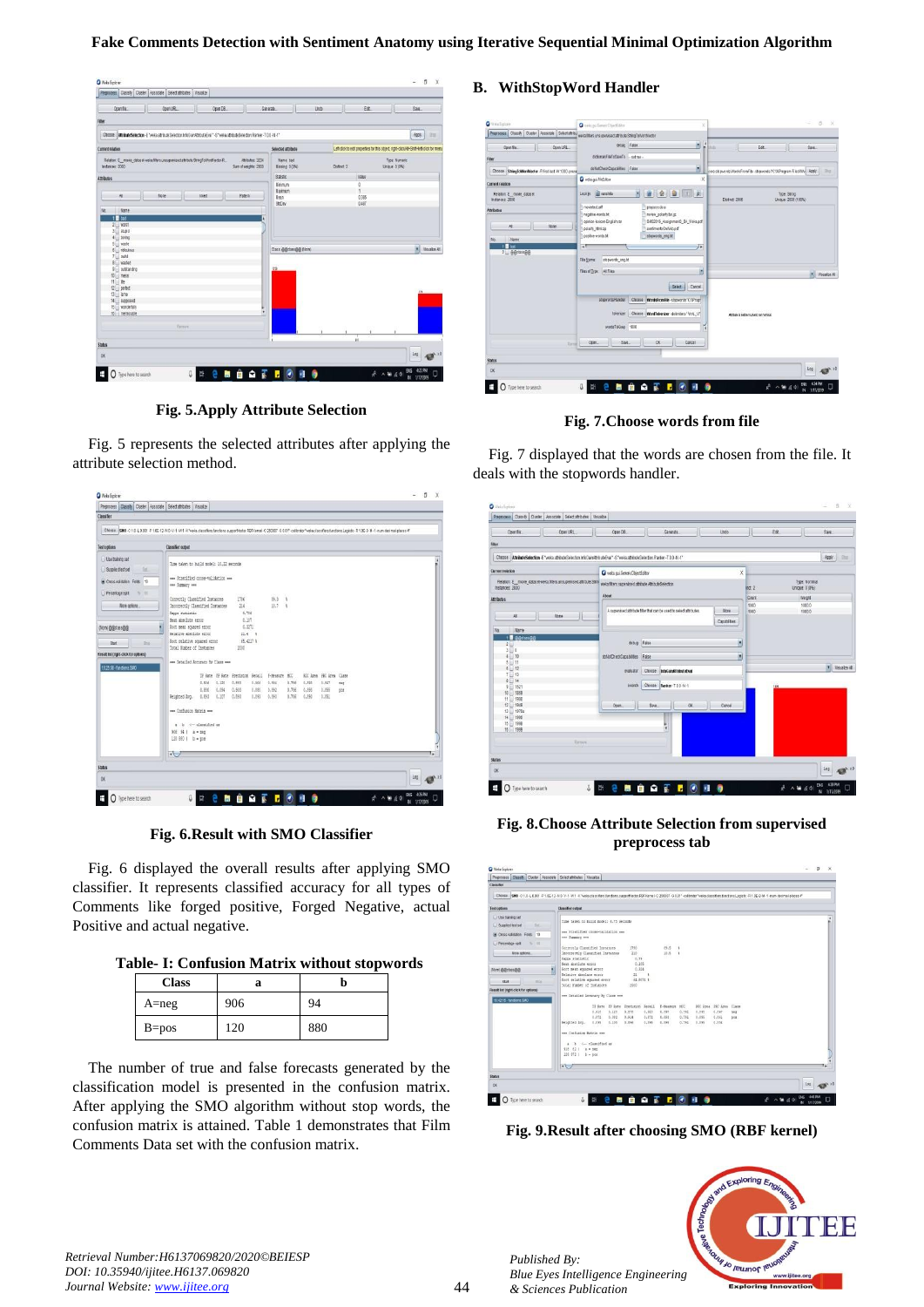

Fig. 9 displayed the overall results after applying SMO (with RBF kernel) classifier.

**Table- II: Confusion Matrix with stopwords**

| <b>Class</b> | a   | h   |  |  |  |
|--------------|-----|-----|--|--|--|
| $A = neg$    | 918 | 82  |  |  |  |
| $B = pos$    | 128 | 872 |  |  |  |

The confusion matrix is obtained after implementing the SMO algorithm with stopwords in Table 2.



**Fig. 10. Accuracy Graph Differentiation**

accurate relative to the SVM algorithm.

The graph diagram. 10 shows the SVM and SMO algorithm's accuracy score. The SMO algorithm was highly

 $\overline{0}$ 2 4 6 8 10 12 without stopwords with stopwords **in Sec. Time SVM SMO** 

**Fig. 11. Time Graph Differentiation**

The image.11 displays the time required to create both algorithms for prediction models. As the chart shows, an archetypal SVM receipt will be produced the least time, and SMO will receive the most time to make an archetypal.

## **VI. CONCLUSION & FUTURE SCOPE**

Methods of data mining use science equations and artificial intelligence strategies. With the Introduction of comprehensive data, the importance of these techniques in the separation of business issues was improved. As most objects don't have any straight knowledge of other objects, they should come fast to trust the reputation systems.

We have proposed in this paper a method of analyzing a series of films, introducing a feel classification algorithm and supervised learning using stopwords and no stopword techniques in our work. We have studied the exactness of the current and proposed Sentiment Classification Algorithm in our experimental methods, and we have found that SMO algorithms in both instances are more precise than SVM. Moreover, we could detect false positive checks, and through detection processes, our results show fake negative analyzes.

Their experiences are being facilitated with an increasingly important function, thanks to the growing number of people relying onon stream service and reputation systems:

- As we have observed our result, it takes more time to build a model so in future this can be extended to reduce the time by optimization process & accomplish additional optimal outcomes.
- $\blacksquare$  The machine integration & human objects inside the reputation systems hasn't been conferred in its classification; although this is a field necessitates extensive inspection.
- In particular, storing reputation information with personality information helps spread credibility across different systems and helps to bootstrap existing residents on a new system. Apart from this, it will also useful to analyze the reputation info in a wider sense. it is capable to centralize the reputational info.

## **REFERENCES**

- 1. SadiqHussain,"Survey on Current Trends and Techniques of Data Mining Research", London Journal of Research in Computer Science and Technology Volume 17 | Issue 1, 2017, pp. 7-16.
- 2. Ferry Hendrikx, Kris Bubendorfer, and Ryan Chard, "Reputation Systems: Aexploration and Taxonomy", Journal of Parallel and Distributed Computing September 23, 2015, pp. 1-50.
- 3. P. Resnick, K. Kuwabara, R. Zeckhauser, E. Friedman, Reputation Systems, Communications of the ACM 43 (2000) 45–48.
- 4. P. Resnick, R. Zeckhauser, J. Swanson, K. Lockwood, The Value of Reputation on eBay: A Controlled Experiment, Experimental Economics 9(2003) 79–101.
- 5. H.Rahimi and H. El Bakkali. "A New Trust Reputation System for ECommerce Applications". In the proceedings of the International Journal of Computer Science Issues - IJCSI, 2014.
- 6. AISANGAM, "Sentiment Anatomy on E-commerce Products Comments System", blog, JUL 22, 2018.
- 7. Runa, D., Zhang, X., & Zhai, Y., "Try to Find Fake Comments with Semantic and Relational Discovery", 13th International Conference on Semantics, Knowledge, and Grids (SKG), 2017, pp. 234-239.
- 8. Yilmaz, C. M., & Durahim, A. O. (2018). SPR2EP: A Semi-Supervised Spam Comments Detection Framework. 2018 IEEE/ACM International Conference on Advances in Social Networks Anatomy and Mining (ASONAM), pp. 306-313.
- Nandakishor Prabhu R and Asha Ashok (2018). Effect of Feature Reduction using Bigram Technique for detection of Forged Comments. 2018 International Conference on Advances in Computing,Communications, and Informatics (ICACCI), pp. 2481-2485.
- 10. Luo, N., Deng, H., Zhao, L., Liu, Y., Wang, X., & Tan, Z. (2017). Multi-Aspect Feature-Based Neural Network Model in Detecting Fake Comments. 2017 4th International Conference on Information Science and Control Engineering (ICISCE), pp. 475-479.
- 11. Guo, B., Wang, H., Yu, Z., & Sun, Y. (2017). Detecting Spammers in ECommerce Website via Spectrum Features of User Relation Graph. 2017 Fifth International Conference on Advanced Cloud and Big Data (CBD), pp. 324-327.



*Retrieval Number:H6137069820/2020©BEIESP DOI: 10.35940/ijitee.H6137.069820 Journal Website: www.ijitee.org*

*Published By:*

*& Sciences Publication* 

*Blue Eyes Intelligence Engineering*